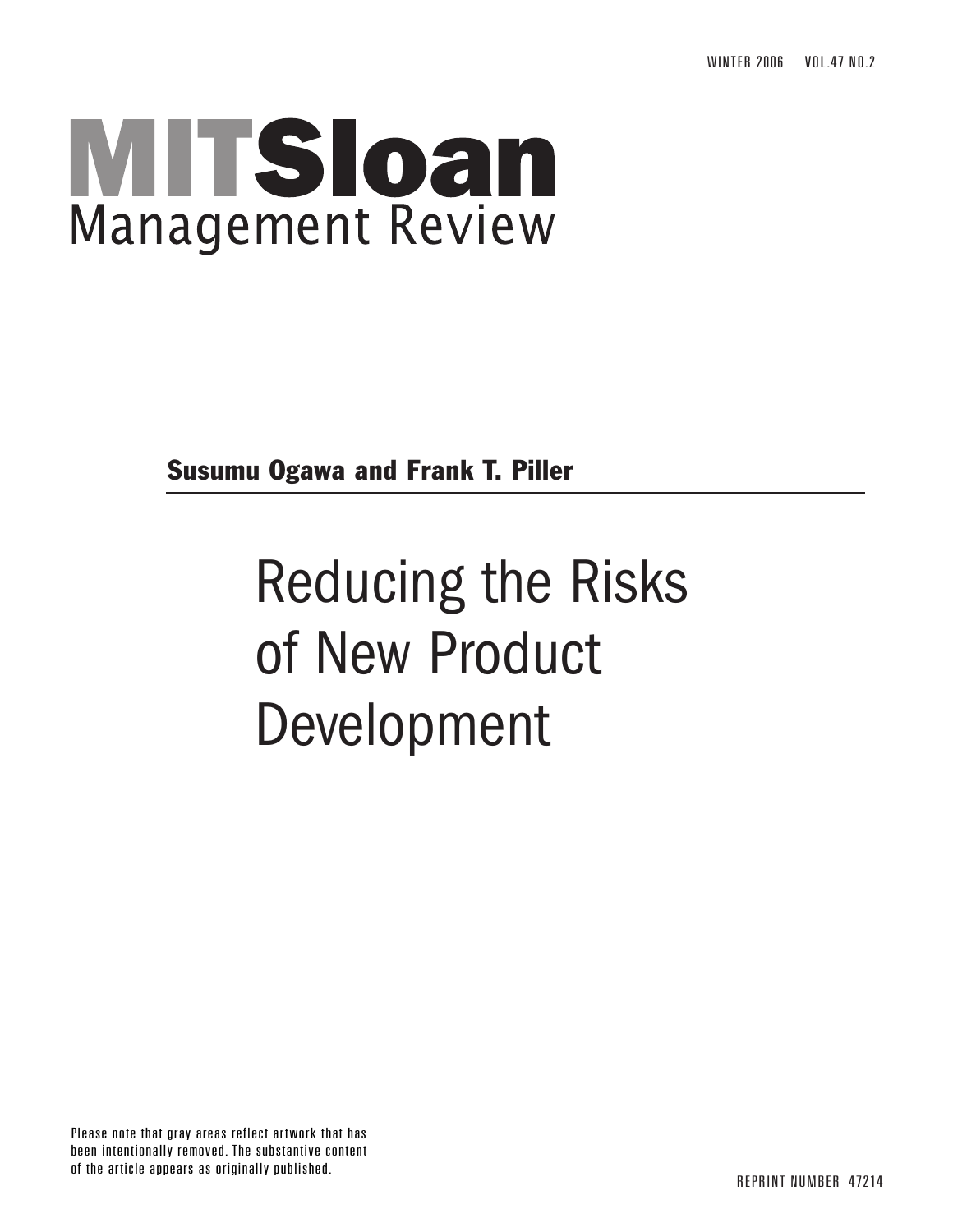

#### **PDFs** ■ **Reprints** ■ **Permission to Copy** ■ **Back Issues**

Electronic copies of MIT Sloan Management Review articles as well as traditional reprints and back issues can be purchased on our Web site: www.sloanreview.mit.edu or you may order through our Business Service Center (9 a.m.-5 p.m. ET) at the phone numbers listed below.

**To reproduce or transmit one or more MIT Sloan Management Review articles by electronic or mechanical means** (including photocopying or archiving in any information storage or retrieval system) **requires written permission.** To request permission, use our Web site (www.sloanreview.mit.edu), call or e-mail:

**Toll-free** in U.S. and Canada: 877-727-7170 International: 617-253-7170 e-mail: smrpermissions@mit.edu

**To request a free copy of our article catalog,**  please contact:

MIT Sloan Management Review 77 Massachusetts Ave., E60-100 Cambridge, MA 02139-4307

**Toll-free** in U.S. and Canada: 877-727-7170 International: 617-253-7170 Fax: 617-258-9739 e-mail: smr-orders@mit.edu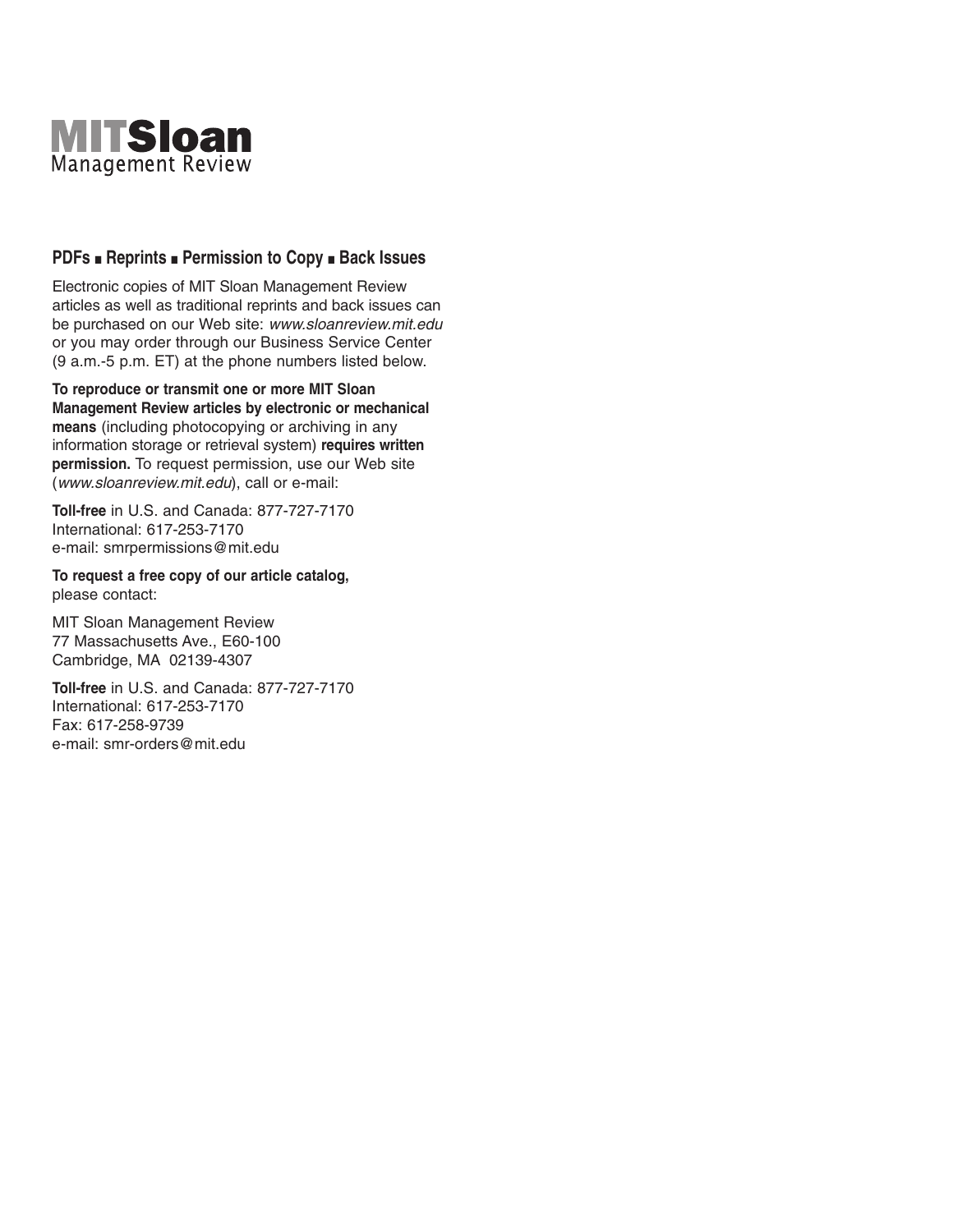## Reducing the Risks of New Product Development

ompanies strive to develop and produce exactly what customers want, when they want it — and to accomplish all of that with no risk of overstocks. But such a manufacturing nirvana has become increasingly difficult to attain, given customers' quickly changing preferences, the heterogeneity of their demands and the resulting microsegmentation of many product categories. Today, many consumer goods companies have been forced to accommodate smaller markets, as these niches often provide the only path to growth and escape from heavy price competition. **C**

At the same time, forecasting the exact specifications and potential sales volumes of new products is becoming more difficult than ever. Recent studies have confirmed the problems of new product commercialization,**<sup>1</sup>** with newly launched products suffering from notoriously high failure rates, often reaching 50% or greater. The main culprit has been a faulty understanding of customer needs. That is, many new products fail not because of technical shortcomings but because they simply have no market. Not surprisingly, then, studies have found that timely and reliable knowledge about customer preferences and requirements is the single most important area of information necessary for product development.**<sup>2</sup>** To obtain such data, many firms have made heavy — but often unsuccessful — investments in traditional market research.

There is an alternative. Some companies have begun to integrate customers into the innovation process, for example, by soliciting new product concepts from them and pursuing the most popular of those ideas. (See "About the Research," p. 66.) These firms also ask for commitments from customers to purchase a new product *before* commencing any final development and manufacturing. This overall process — called collective customer commitment — can help companies avoid costly product failures. But implementing the methodology requires major changes in the traditional steps of product development.

To avoid costly product failures, companies can integrate customers into the innovation process and ask for their commitment to purchase early on. **Susumu Ogawa and Frank T. Piller**

**Susumu Ogawa** is a professor of marketing at the Graduate School of Business Administration at Kobe University in Kobe, Japan. **Frank T. Piller** is an associate professor at the TUM Business School, Technische Universität München, in Munich, Germany, and a visiting scholar at the MIT Sloan School of Management. They can be reached at ogawa@kobe-u.ac.jp and piller@mit.edu.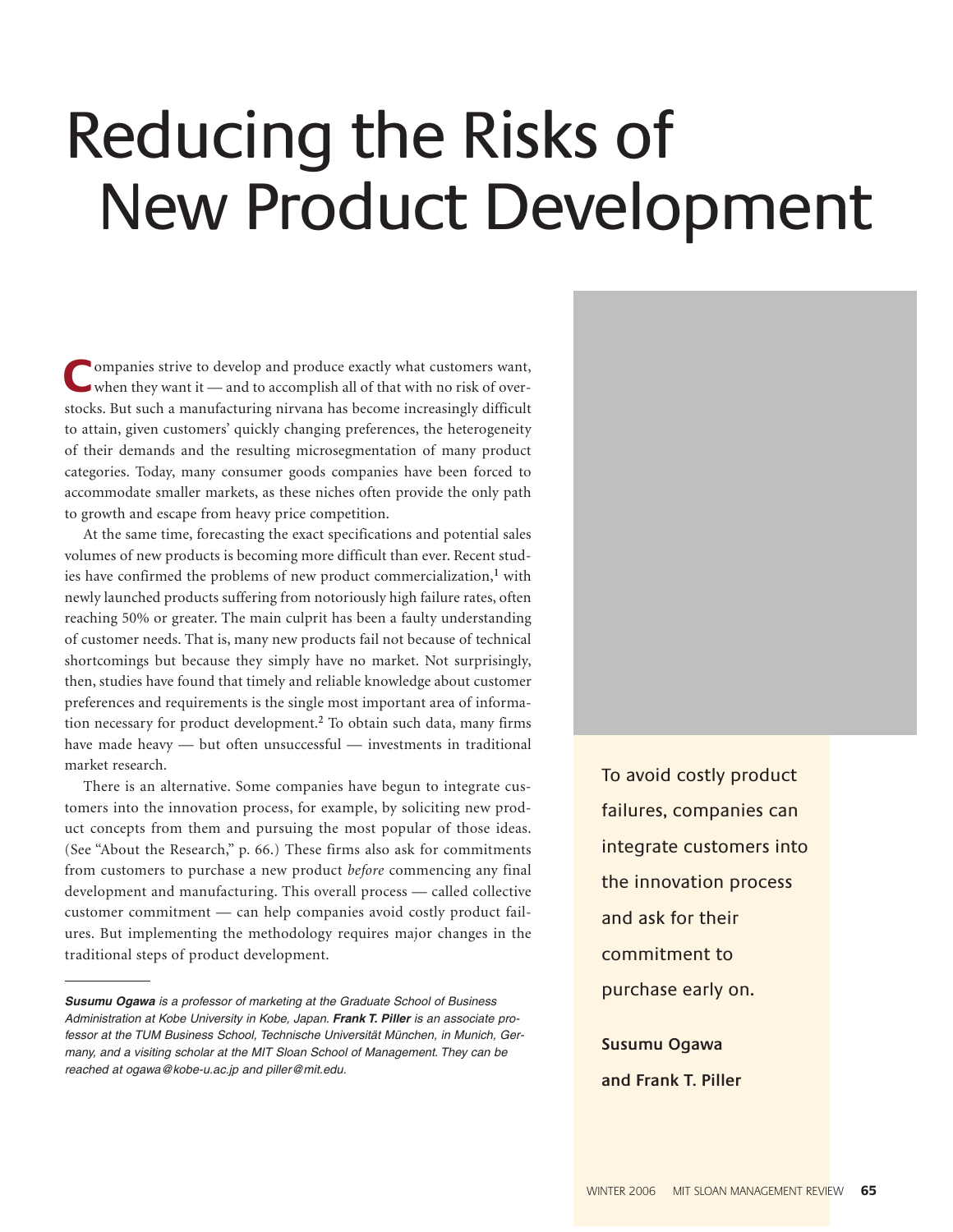#### **How Threadless Does It**

To understand how collective customer commitment works,**<sup>3</sup>** consider Threadless, a young Chicago-based fashion company. Started in 2000 by designers Jake Nickell and Jacob DeHart, Threadless focuses on a hot fashion item: T-shirts with colorful graphics. This type of product is typically hit or miss, with success contingent on a company's ability to identify fast-changing trends and the right distribution outlets for specific designs. Despite such challenges, none of Threadless' hundreds of products has ever flopped.

What's the reason behind this success? Interestingly, Threadless has neither sophisticated market research nor forecasting capabilities, and the company does not deploy a complex, flexible manufacturing system. Rather, Threadless relies on a community of customers, including hobbyists as well as professional graphic designers, who submit, inspect and approve all designs.**<sup>4</sup>** In this way, Threadless can exploit a pool of talent and ideas that is much larger than the company could possibly afford if it relied instead on an internal process. Moreover, Threadless will manufacture only those designs that have garnered the necessary number of preorders from interested customers, thereby ensuring each product's success.

Each week on the Threadless Web site, customers can evaluate between 400 and 600 new submissions on a scale from zero to five. On average, each design is rated by 1,500 people. In addition,

### About the Research

Our research utilized a multilevel approach based on indepth case studies. For each of the cases presented, the manager in charge of the collective customer commitment method was the primary source of information. We also conducted semistructured interviews with other members of management. Muji was studied from 2001 to September 2005, and Threadless was observed from 2004 to September 2005. For both companies, we followed several product development processes in real time, and we retraced numerous others to get information about the origins of the ideas, the evaluation phase, the voting mechanism and the generation of customer commitment. We analyzed customer comments and surveyed members of the communities for feedback and information about their participation in the product development process. This information was supplemented by data from secondary sources, including newspaper and magazine articles as well as interviews with outside experts. To understand product development in the markets studied, we also interviewed industry insiders about the practices at Crate & Barrel, Elephant Design, Ikea, PepsiCo, Procter & Gamble, Sears, Adidas Group, Brooks Brothers, Esquel, Lands' End and My Virtual Model.

customers can express their desire to purchase a submission, and Threadless uses that information to determine which products should be developed and manufactured. The company currently produces between four and six new designs each week, and the creators of those submissions each receive a \$1,000 reward. Also, the name of each winner is printed on the label of his or her particular T-shirt. At last count, more than 400 designs have been chosen for manufacturing from among more than 35,000 submissions, and the Threadless community was thriving with more than 120,000 people signed up to submit, evaluate and purchase new designs. Motivated by its success with T-shirts, the company has recently extended its business model to other clothing items, including ties and polo shirts (NakedandAngry.com), and music (15MegsofFame.com).**<sup>5</sup>**

As Threadless has discovered, collective customer commitment has important benefits. By establishing an open line to customers, a manufacturer gains access to ideas for new products or even complete designs. This process can be particularly effective for companies targeting either specialized customer segments or volatile markets influenced by fast-moving trends. Furthermore, collective customer commitment helps firms to avoid product flops. A manufacturer can determine the minimum volume necessary to produce an item for a given sales price, covering its initial development and manufacturing costs (and the desired margin). If a potential product fails to garner the necessary number of preorders, it can be scrapped before the company has made any major investments in final development, manufacturing, marketing and sales. In essence, collective customer commitment enables firms to serve a market segment very efficiently *without* first having to identify that segment, and it helps convert expenditures in market research (specifically, the process of surveying customers to determine which potential new products they are willing to buy) directly into sales.

#### **The Failure of Conventional Market Research**

In the past, companies typically relied on traditional forms of market research, including focus groups, to test new product concepts. But focus groups have a number of severe limitations.**<sup>6</sup>** First, the results from a test with a few consumers are not a reliable indicator of the reactions of the broader population. In addition, focus groups lack realism because consumers are often given only verbal descriptions of concepts or renderings of a product, leading them to possibly underestimate the benefits of a new product that is truly unique. Furthermore, focus groups — as well as most other common market research methods — do not measure people's real purchasing behavior. They can reveal information about consumers' attitudes toward (or intentions to purchase) a new product, but they do not provide quantitative estimates of sales, profitability and other information. Test marketing can provide a more reliable and accurate measure, but that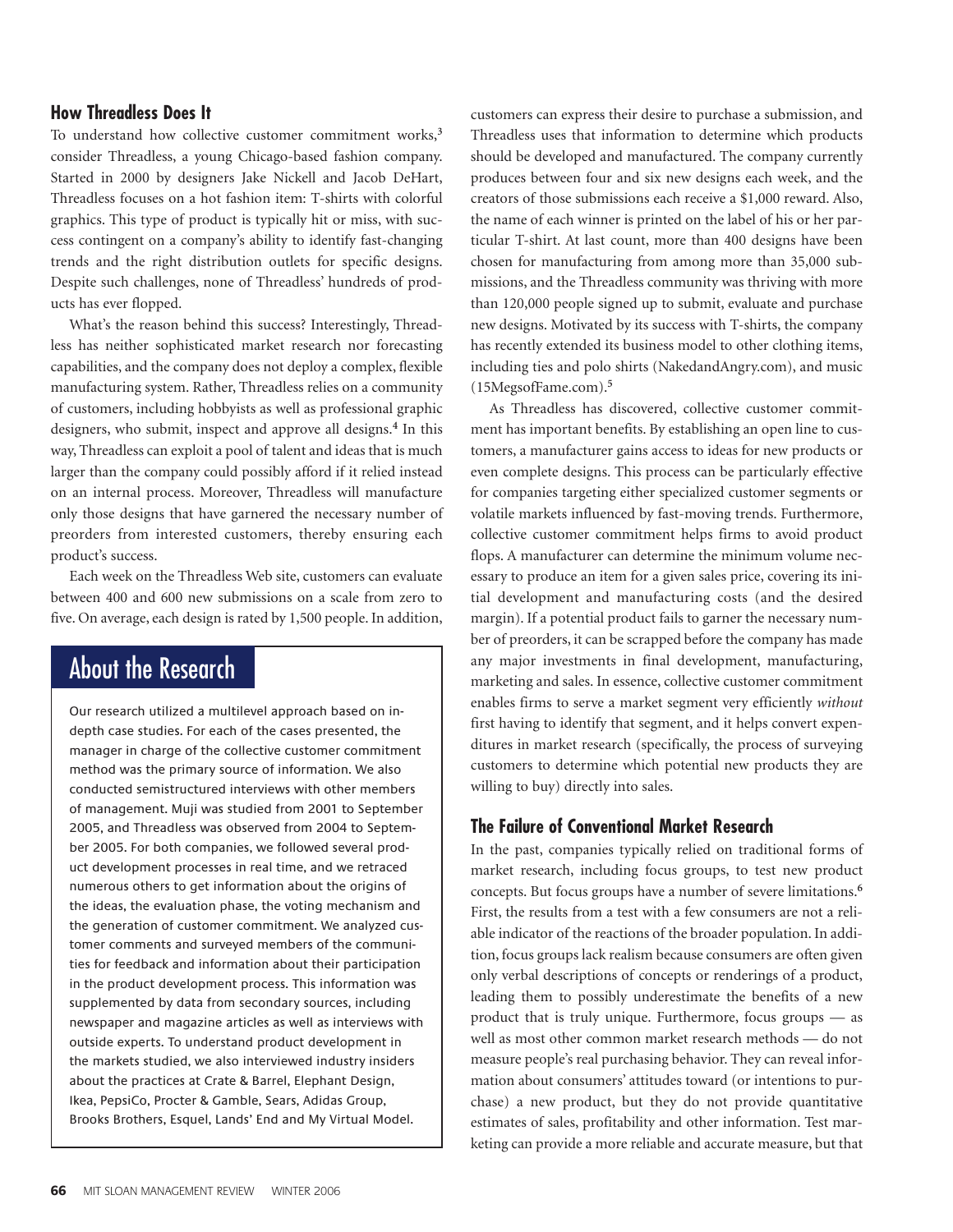process is expensive, very time-consuming and subject to a high level of noise from competitors' activities and other sources. Finally, most market research methods require background data to calibrate forecasting or to correct for biases in people's stated purchase intentions. Such information might be available in established categories for consumer packaged goods but not for radical innovations or for products that target highly heterogeneous market segments.

A survey of Fortune 500 corporations found that only the focus group method was used by more than the half the companies studied, and only two other methods (limited rollouts and concept tests) were used by more than 25% of the respondents.**<sup>7</sup>** From our own experience, we have found that, despite the activities of prominent exceptions like Procter & Gamble Co. of Cincinnati, Ohio, and Unilever, based in London, many consumer goods companies do not regularly survey their potential customers when introducing a new product. This is startling, given the huge risks involved.

One frequent excuse is that the behavior of customers is often impossible to predict: They cannot express what they want; they are internally inconsistent; they require other people, some of whom have different needs, to make the purchase decision; and they are likely to change their minds by the time a product is launched. As a result, many manufacturers develop new products basically by revising their existing offerings. Such an approach might improve a company's ability to forecast the demand for the new variants, but it also places manufacturers in the persistent danger of missing important trends. Moreover, it severely hampers a firm's ability to surprise customers with products that are truly innovative.

#### **Postponement and Mass Customization**

Other organizations have deployed the alternative solution of postponement. Studies have shown that companies can increase their forecasting accuracy dramatically after observing just 20% of the initial sales of an item.**<sup>8</sup>** Thus, to better cope with the uncertainty in dynamic markets, a firm can purposefully delay certain activities rather than starting them with incomplete information. In such a postponement strategy, manufacturing is split into two phases: First, generic components are built to stock; then, once the company has more information about the market demand, those parts are assembled into the final product.**<sup>9</sup>**

Related to postponement, but different in nature, is the strategy of mass customization. With postponement, the manufacturer typically predefines the products. With mass customization, this process is reversed. Customers first codesign their own products, using a configuration system to specify their preferences. The individualized offerings are then manufactured on demand.

Postponement and mass customization offer additional flexibility to minimize the risks of product development, but that

Many consumer goods companies do not regularly survey their potential customers when introducing a new product. This is startling, given the risks.

benefit has its costs. Each strategy necessitates a redesign of both products and processes, requiring the creation of modular product family structures and often heavy investments in new flexible manufacturing equipment. In addition, mass customization requires an "elicitation system" for accessing the preferences of each individual customer and for transferring that information into a precise product definition. At the operational level, postponement and mass customization imply higher costs due to less efficient processing. Splitting formerly integrated manufacturing processes increases the complexity of coordination and planning. In addition, smaller lot sizes in manufacturing often require more compound purchasing operations and a higher stock of work-in-process. As a result, although the two strategies are

discussed broadly in the management literature, they have not been widely implemented.**<sup>10</sup>**

Collective customer commitment combines the ideas of postponement and mass customization but adds other characteristics as well. (See "Three Strategies for Reducing the Risks of New Product Development," p. 68.) In contrast to postponement, it starts the full manufacturing cycle only after customers have shown their real commitment to purchase a particular item, eliminating the risk of product flops while still allowing for economies of scale. It also enables manufacturers to avoid having to make risky decisions about what components to prefabricate or about the optimal timing of postponement. In contrast to mass customization, it does not require interactions with individual customers nor does it require running manufacturing lots of one. The costly elicitation process is replaced by the early involvement of some expert customers (to develop and refine their product concepts) and the receipt of preorders from a larger group of consumers.

#### **When Collective Customer Commitment Makes Sense**

Taking preorders before production commences is hardly a new way of doing business. In many specialized industrial markets, manufacturers develop and produce customized solutions for specific buyers under strict contractual terms. In real estate, new condominiums are often sold like Threadless T-shirts. The devel-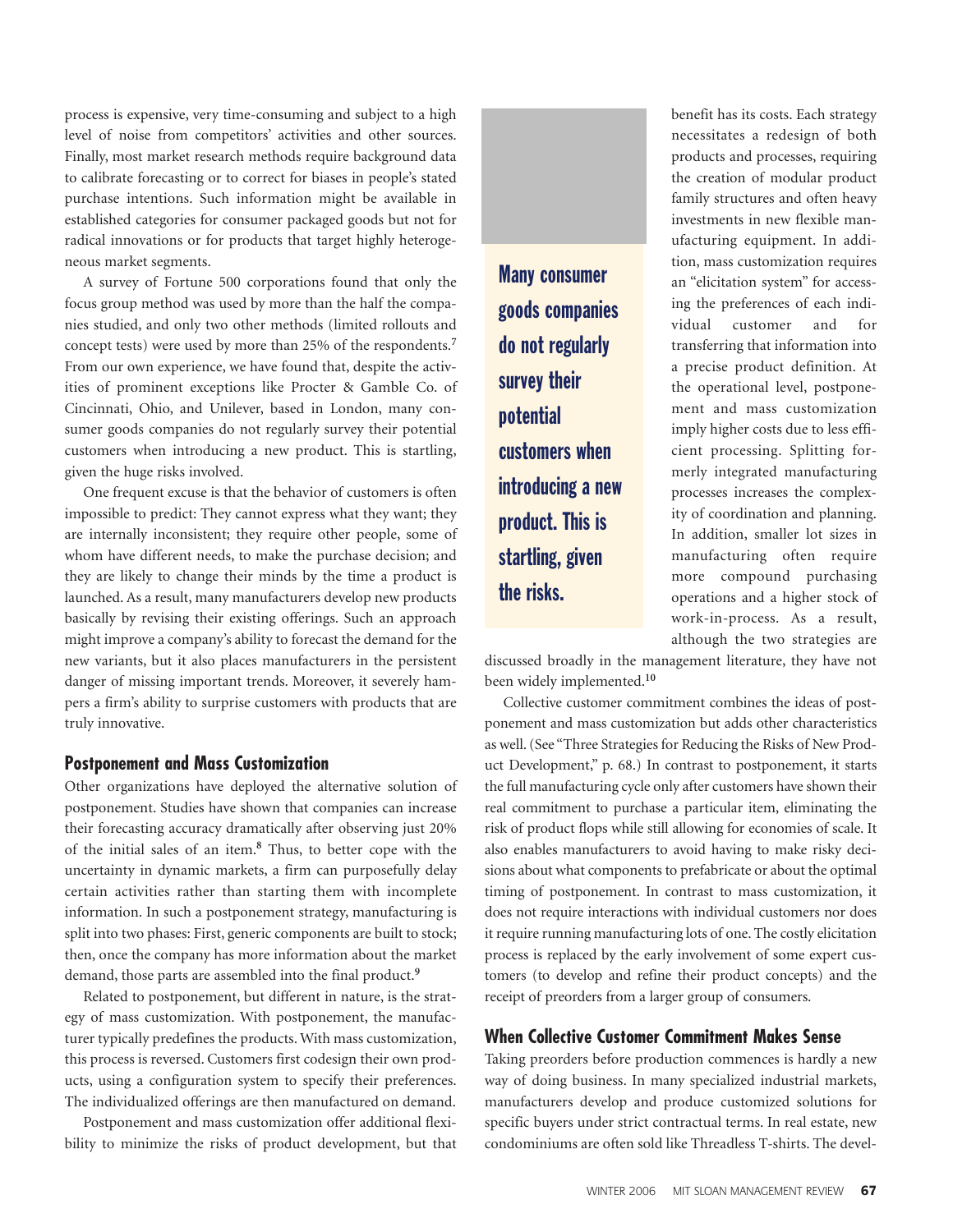#### **Three Strategies for Reducing the Risks of New Product Development**

Collective customer commitment combines ideas of postponement and mass customization but adds its own characteristics as well.

| <b>Postponement</b>                                                         | <b>Mass Customization</b>                                                        | <b>Collective Customer Commitment</b>                                                                  |
|-----------------------------------------------------------------------------|----------------------------------------------------------------------------------|--------------------------------------------------------------------------------------------------------|
| New product development by manufac-<br>turer based on market research input | Development of product architecture and<br>customization options by manufacturer | Development of new product design by<br>some (expert) customers                                        |
| Prefabrication of (some) components                                         | Customer codesign process (elicitation)                                          | Evaluation and refinement of design by<br>manufacturer and customer community                          |
| Access to better market information<br>based on market research input       | Placement of orders by individual<br>customers                                   | Presentation of selected design concepts<br>and solicitation of commitment from<br>potential customers |
| Final assembly of product variant                                           | Custom (on-demand) manufacturing                                                 | (Mass) production (but only if minimum<br>lot size is presold)                                         |
| Mass distribution                                                           | Custom distribution                                                              | Mass distribution                                                                                      |

oper will start construction only when a given number of buyers have shown their willingness to purchase a unit by placing a down payment. But what has been an approach for very costly products like condos is now passing downward to fast-moving consumer commodities. There are several reasons why.

For one thing, customers are now empowered with greater access to information — thanks, in part, to the Internet — so that many want to have a greater say about the products they purchase. This reflects the larger trend toward an open innovation process, in which manufacturers like Adidas, BMW, Procter & Gamble and 3M have recently created platforms to incorporate user innovation into their product development systems. Such collaborations between companies and their customers have become increasingly easier to facilitate because of advances in IT and decreasing communication costs. In fact, firms such as Threadless have been able to automate almost their entire process for collective customer commitment.

The use of collective customer commitment can be particularly effective for two types of situations: (1) testing really innovative products for which little customer experience exists and thus market research is fuzzy, and (2) developing products for relatively small and very heterogeneous market segments. An example of the first situation is provided by Yamaha Corp., the Japanese manufacturer of musical instruments. The company's design team was trying to envision a product based on the feedback of hobby musicians who wanted to play an instrument without having to spend countless hours practicing. The team came up with an innovative electronic guitar that, after being fed a particular song, would cue users with small lights on the fingerboard to indicate where they should place their fingers. At first, Yamaha considered the idea too risky to be developed through the company's conventional system, so it relied on its

existing user community.**<sup>11</sup>** Customers were intrigued by the product concept and provided suggestions for improvements, such as adding an amplifier and making the device batterypowered. When the final design was posted, Yamaha was quickly able to obtain the minimum quantity of orders, motivating the company to proceed with manufacturing. To date, more than 20,000 units have been sold — five times the average product sales in this category of musical instruments.

The second situation occurs with increasing frequency because of fast-changing market trends and increasingly diverse customer needs.**<sup>12</sup>** In addition, the borders of many local markets are diminishing as customer needs become more broadly distributed over geographic regions. Markets that are both heterogeneous and distributed result in large information asymmetries between individual customers and manufacturers, which greatly increase the costs for the latter to access all the required information.**<sup>13</sup>** Particularly in such environments, customers can be a valuable source of innovation. Consider the business operations of Muji, a large Japanese retail chain. Not widely recognized in the United States yet (although the company has been selling its products through the Museum of Modern Art in New York and is opening a flagship store there as well), Muji is a household name in Japan for a variety of consumer commodities, including apparel, household goods and food.**<sup>14</sup>** The company positions its "no frills" products, which bear no brand name or label, at prices 20% to 30% lower than other brands, similar to the strategy of U.S. retailer Target Corp. of Minneapolis, Minnesota. Although Muji is famous for its powerful internal design capability,**<sup>15</sup>** some of its most successful recent products have been the result of its move toward collective customer commitment.**<sup>16</sup>**

The practice relies on Muji's existing online customer community: Approximately 410,000 members submit and preevalu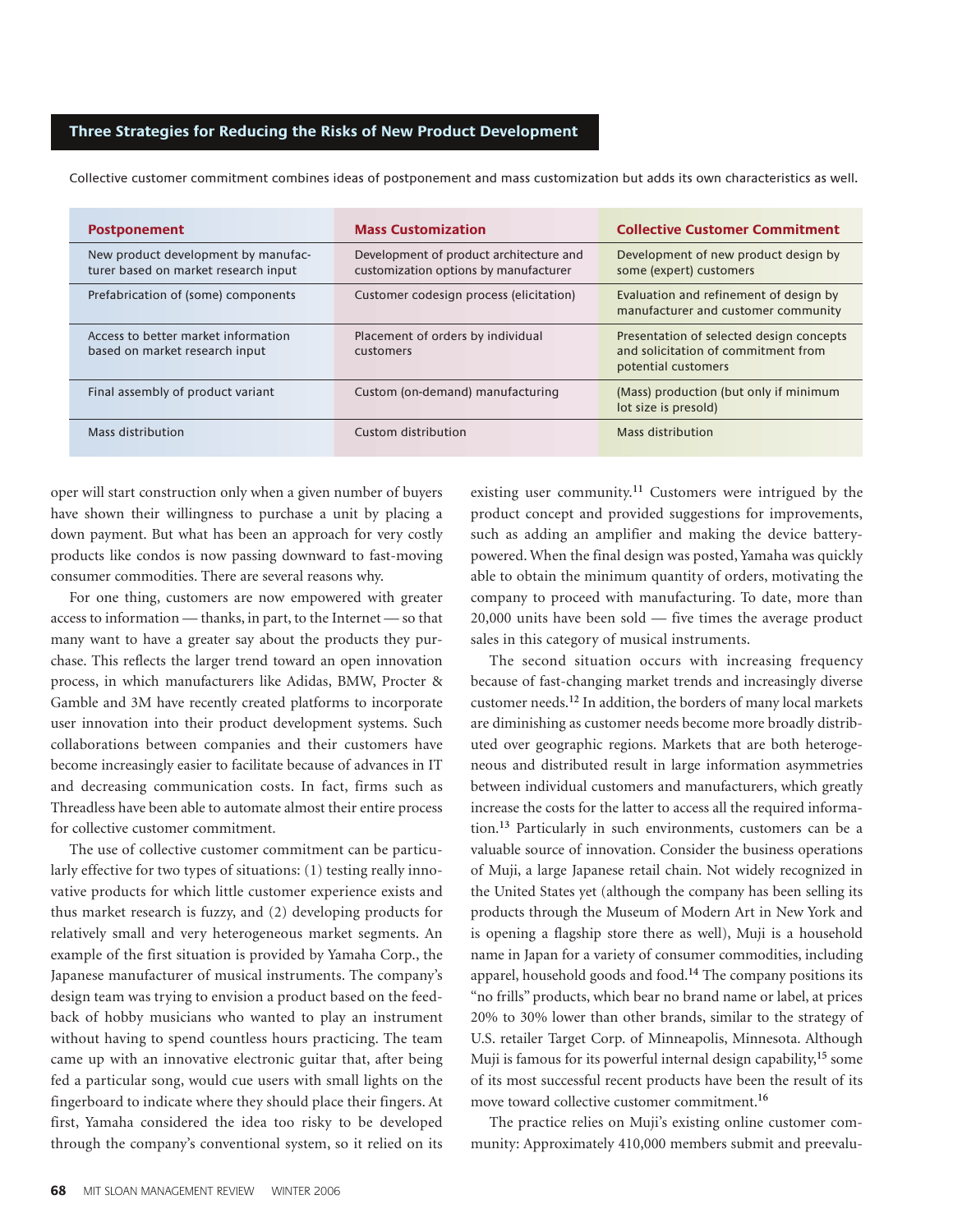ate new designs, some representing radical concepts. For the highest ranked ideas, Muji creates a professional design spec and estimates the expected costs of the first production batch, given a minimum number of orders. With this information, Muji can determine the possible sales price of the item. If commercialization is deemed feasible, the refined design is published and customers are asked to place preorders. Once the minimum order quantity is obtained, Muji proceeds with manufacturing and distribution. If a design fails to garner the necessary number of preorders, however, it is discarded.

The results have been impressive. Muji's customers have codesigned a number of products that have generated sales far beyond comparable items developed with conventional methods. The most successful of these is a type of beanbag sofa with a special filling that combines stability with comfort and takes up less space than a traditional sofa. The annual sales of this product exceeded ¥1.3 billion in 2004 (compared with ¥24 million for the average product in that category). Other successful user-developed items include a stylish portable lamp and the "Freedom Shelf" — a bookshelf with an innovative hanging mechanism that doesn't damage the wall and enables the shelf to be set up in different arrangements.**<sup>17</sup>** The Freedom Shelf received 300 orders (the required minimum lot) in just one day, prompting Muji to commercialize the product.

#### **Implementing Collective Customer Commitment**

Various alternatives exist for implementing collective customer commitment, depending on the desired level of customer interaction. (See "Options for Implementing Collective Customer Commitment.") For example, a company might offer early customers a special preorder discount, or it could decide against such incentives. It might set its minimum order size based on a predefined number that takes into account the development and manufacturing costs of the first production batch, or it might follow a less rigid approach and use the number of purchase commitments as a screening mechanism to identify the most promising product concepts. Basically, a company must decide whether it wants to use collective customer commitment to supplement or replace its conventional product development. Most companies find that a mixture of the various alternatives will provide the most appropriate solution for their operations.

But all collective customer commitment practices must share one characteristic: full disclosure of the entire process, from initial consumer comments to final product commercialization. Often, designers develop their products in secrecy, fearful of the prying eyes of competitors, for an ideal customer who may not actually exist. But collective customer commitment requires the integration of customers in an open innovation process. If product development is kept confidential, companies will find it

#### **Options for Implementing Collective Customer Commitment**

Companies that implement collective customer commitment have various alternatives. Those on the left require less interaction with customers. Those on the right demand deeper interaction but provide additional benefits.

| <b>Parameter</b>                                                           | <b>Alternatives</b>                                                                                             |                                                                                                                 |
|----------------------------------------------------------------------------|-----------------------------------------------------------------------------------------------------------------|-----------------------------------------------------------------------------------------------------------------|
| Source of new product designs                                              | Company ideas                                                                                                   | Customer ideas                                                                                                  |
| <b>Connection with customers</b>                                           | Cooperate with external existing commu-<br>nity (such as customer opinion platforms)                            | Build a community for cocreation of new<br>products                                                             |
| <b>Preselection of ideas</b>                                               | Company panel                                                                                                   | <b>Customer competition</b>                                                                                     |
| Minimum order size                                                         | Predefined: Decisions are based on the<br>development and manufacturing costs of<br>the first production batch. | Predefined: Decisions are based on the<br>development and manufacturing costs of<br>the first production batch. |
| Commitment                                                                 | Monetary: Customer has to pay at<br>moment of preordering.                                                      | Good practice: Customer promises to buy<br>product.                                                             |
| <b>Incentives</b>                                                          | None for participating customers                                                                                | Special preorder prices for early customers<br>and awards for user designers                                    |
| <b>Reorders</b>                                                            | Determined by conventional planning and<br>forecasting                                                          | Dependent on continuous commitment<br>from community                                                            |
| <b>Organization</b>                                                        | Project- or competition-based process                                                                           | Ongoing process                                                                                                 |
| <b>Relation to conventional product</b><br>development and market research | Supplement the conventional process for<br>developing radical new product concepts.                             | Replace the conventional process and<br>serve as the underlying business model for<br>entire company.           |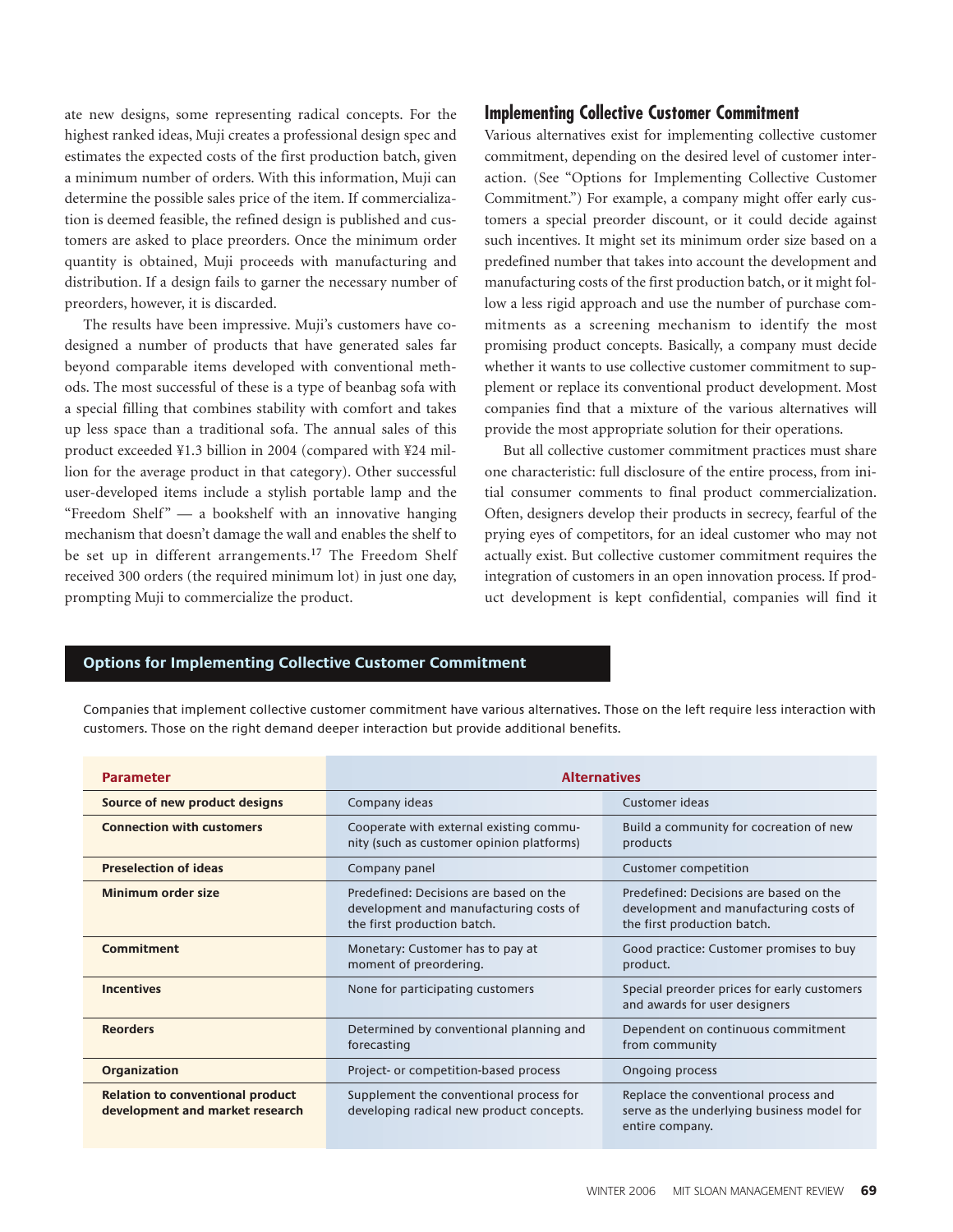impossible to keep developers and consumers on the same page. For example, customers need information about the prototype as early in the design process as possible so that they and the developers will have the same mental picture of the product concept. This demands a type of transparency that is contrary to the conventional practices of product development. Switching from a closed to an open mode of innovation will be extremely difficult for many companies, but that transformation is crucial for implementing collective customer commitment.

That said, collaboration has its limits and management must retain the final word. Specifically, companies must always combine the collective input of their customers with their internal knowledge of the market. At Muji, for example, product developers use their tacit knowledge about technical constraints and market reception to interpret customer evaluations. In this process, Muji has discarded some ideas that customers had scored highly because the concepts were regarded as just novelties that would be unable to sustain sales. Other new designs have been dismissed because their manufacturing costs were prohibitive. At Threadless, the winning designs are chosen from among the topscoring submissions, but the final selections are not necessarily the highest scorers. The company also looks at other important factors, such as the quality of the design (is it original and timeless?), legal considerations (does the design raise any copyrightrelated issues?) and the existing catalog (how will the design contribute to Threadless' wide assortment of products?).**<sup>18</sup>**

PRODUCT DEVELOPMENT, LIKE ANY OTHER MANAGEMENT TASK, requires important decisions about tradeoffs as managers choose what to do (and what not to do). Some situations favor a manufacturer-dominated innovation process with little participation from customers, for example, in utility markets or when a firm wants to surprise loyal customers with a novel technology. But at many companies, customer integration has been playing an increasing role in the product development process. For these organizations, collective customer commitment offers substantial opportunities for reducing the risks of new product development and for overcoming the limitations of conventional market research. The method is well-suited to producers of items such as fashion wear, household utensils, sporting goods, home appliances and consumer electronics. Other possibilities include high-ticket items such as prefabricated houses, automobiles and machinery for specialized applications. The beauty of collective customer commitment is that innovative ideas can be explored at relatively little cost. If customers reject a particular design, it can easily be scrapped. This experience might be disappointing, but it is far less expensive than manufacturing and distributing high volumes of a product that ultimately no one wants — unfortunately, a familiar situation for many companies today.

#### **ACKNOWLEDGMENTS**

Eric von Hippel, Hidehiko Nishikawa and Kohei Nishiyama provided valuable input to this article.

#### **REFERENCES**

**1.** See R. Balachandra and J.H. Friar, "Factors for Success in R&D Projects and New Product Innovation," IEEE Transactions on Engineering Management 44, no. 3 (1997): 276-287; G.L. Urban and J.R. Hauser, "Design and Marketing of New Products," 2nd ed. (Englewood Cliffs, New Jersey: Prentice Hall, 1993); J. Poolton and I. Barclay, "New Product Development from Past Research to Future Applications," Industrial Marketing Management 27, no. 3 (1998): 197-212; W.H. Redmond, "An Ecological Perspective on New Product Failure: The Effects of Competitive Overcrowding," Journal of Product Innovation Management 12, no. 3 (June 1995): 200-213; and K. Tollin, "Customization as a Business Strategy: A Barrier to Customer Integration in Product Development," Total Quality Management 13, no. 4 (July 2002): 427-439.

**2.** J. Henkel and E. von Hippel, "Welfare Implications of User Innovation," Journal of Technology Transfer 30 (January 2005): 73-87. Refer also to M.E. Adams, G.S. Day and D. Dougherty, "Enhancing New Product Development Performance: An Organizational Learning Perspective," Journal of Product Innovation Management 15 (September 1998): 403-422; G. Bacon, S. Beckman, D. Mowery and E. Wilson, "Managing Product Definition in High-Technology Industries: A Pilot Study," California Management Review 36 (spring 1994): 32-56; and R.K. Teas, "Expectations as a Comparison Standard in Measuring Service Quality: An Assessment of a Reassessment," Journal of Marketing 58 (January 1994): 132-139.

**3.** The origins of the idea can be traced back to Kohei Nishiyama and Yosuke Masumoto, industrial designers from Tokyo. In the 1990s, they pioneered the idea with their company Elephant Design. The core element of the company is its Web site www.cuusoo.com (cuusoo means "ideal" or "daydream" in Japanese). Here consumers can post ideas for desired products. One idea, for example, came from a copy editor who used his home as an office and wanted a discrete microwave, a plain white box. That seemed to be an odd request, but when the company showed a virtual prototype, many users expressed interest. A similar system, called "custom mass production," is described by G. Elofson and W.N. Robinson in "Creating a Custom Mass-Production Channel on the Internet," Communications of the ACM 41 (March 1998): 56-62. Here, users first negotiate on a particular product design, find consensus about a solution that fits the desires of all and auction the resulting design to interested manufacturers.

**4.** For a good review of research on customers as sources of innovation, see E. von Hippel, "Democratizing Innovation" (Cambridge, Massachusetts: MIT Press, 2005). These customers are often organized in communities by a manufacturer or intermediary; see M. Sawhney, E. Prandelli and G. Verona, "The Power of Innomediation," MIT Sloan Management Review 44 (winter 2003): 77-82; and F. Piller, P. Schubert, M. Koch and K. Moslein, "Overcoming Mass Confusion: Collaborative Customer Co-Design in Online Communities," Journal of Computer-Mediated Communication 10, no. 4 (2005), http://jcmc.indiana.edu/vol10/issue4/piller.html

**5.** A company with a very similar business model is Buutvrij from Utrecht, Netherlands (www.buutvrij.com).

**6.** For a good review of the inefficiencies of traditional market research, see R. Burke, "Virtual Shopping: Breakthrough in Marketing Research," Harvard Business Review 74 (March-April 1996): 120-129.

**7.** See M.E. Adams, G.S. Day and D. Dougherty, Journal of Product Innovation Management 15: (winter 2002) 403-422; and V. Mahajan and J. Wind, "New Product Models: Practice, Shortcomings and Desired Improvements," Journal of Product Innovation Management 9, no. 2 (June 1992): 128-139.

**8.** M. Fisher and A. Raman, "Reducing the Cost of Demand Uncertainty Through Accurate Response to Early Sales," Operations Research 44 (January-February 1996): 87-99.